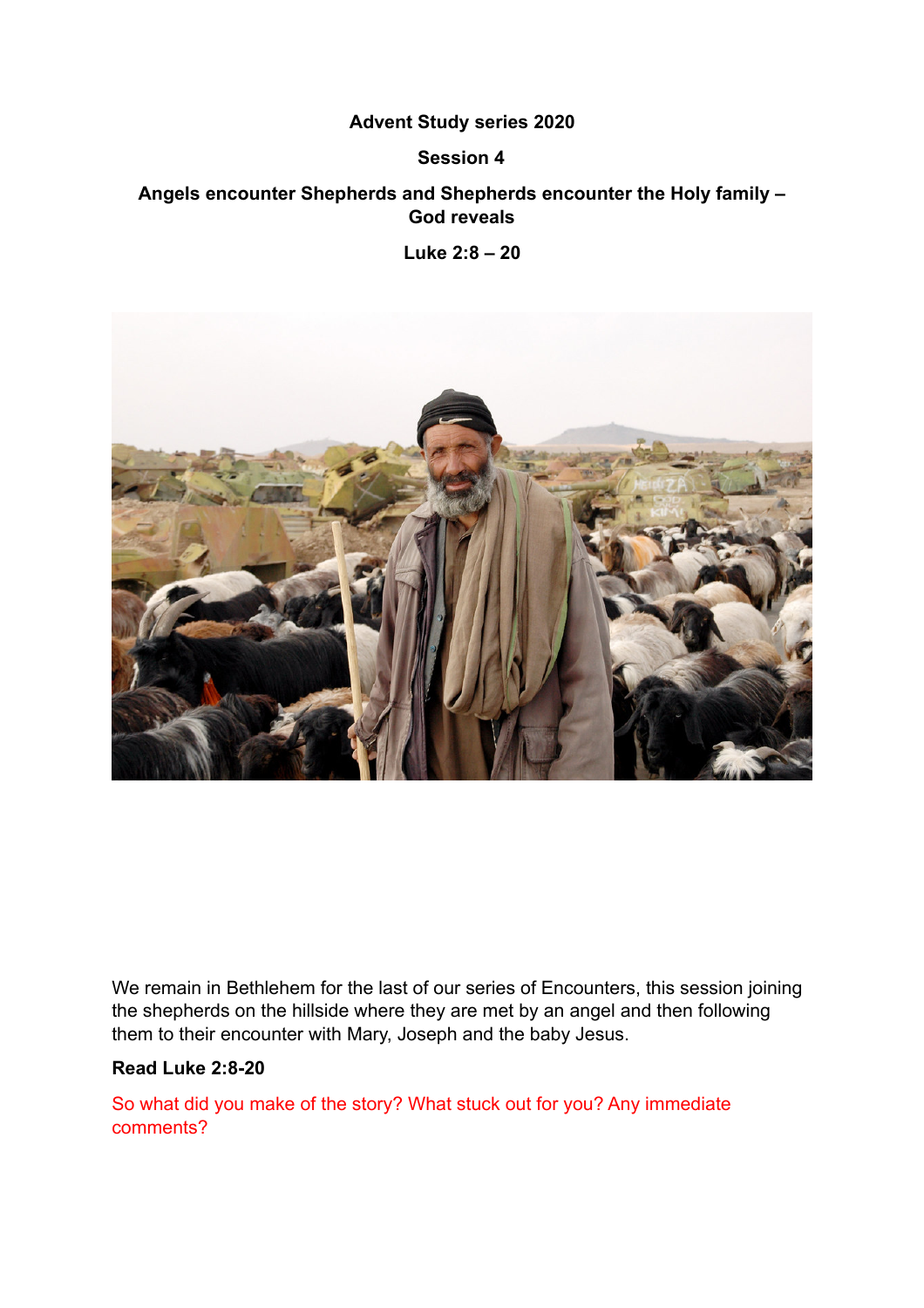Here we read of another group of visitors to Bethlehem, a group in total contrast to Matthew's Wise Men. And as we only find the latter in one gospel, only Luke includes the visit of the shepherds in his nativity narrative. Unlike the suggestion that Matthew may have created the account of the visit of the Magi to serve an important purpose at the beginning of his gospel, there is no hint from historical records or tradition that Luke invented the shepherds. But as did the Magi for Matthew, so the shepherds serve a key purpose for Luke at the beginning of *his* gospel.

What do we know of Luke's concerns / the themes that run through his gospel?

Gold star if you thought / said anything long the lines of *concern for the poor, the marginalised, the outcasts, the lowest levels of society, women…* 

So how might this passage set part of the agenda for Luke's gospel?

#### **Shepherds in scripture**

You only need a nodding acquaintance with the Old Testament to see that shepherds run through it, as it were, almost from beginning to end.

Just for fun, how many shepherd stories or references can you think of in one minute?

Shepherding was a very important part of Hebrew life, sheep (usually kept in a flock with goats) being valuable for their wool and meat. Sheep and shepherds would have been as common a sight to people of Old and New Testament times as something like cars are to us today. Everyone would have understood the potentially dangerous job of a shepherd – constant watching over the animals; leading them to food and water by day; keeping watch over the flock at night - even sleeping across the entrance to the open fold to protect the sheep from predators.

So it's no surprise that shepherds appear so often in scripture.

Shepherds get a special mention in Jeremiah (25:34ff), Israel's false shepherds are contrasted with God the true shepherd by Ezekiel (chapter 34) and again in Zechariah chapter 11.

Later, when Jesus uses the image of a shepherd to explain his relationship to his disciples, calling himself the Good Shepherd (John 10,) he is echoing the numerous references to God as the Shepherd of Israel that we find, especially in the books of the prophets and the psalms (Look at the opening verse of Psalm 80).

Whether they made this connection immediately or not, people would have understood "one who lays down his life for his sheep". They may even have called to mind the beautiful image of the caring shepherd from Isaiah 40:10-11, or the poem we know as the 23rd Psalm.

Who would Jesus' reference to "shepherd" have also brought to mind? Why would Jesus (and Luke!) want people to make this connection?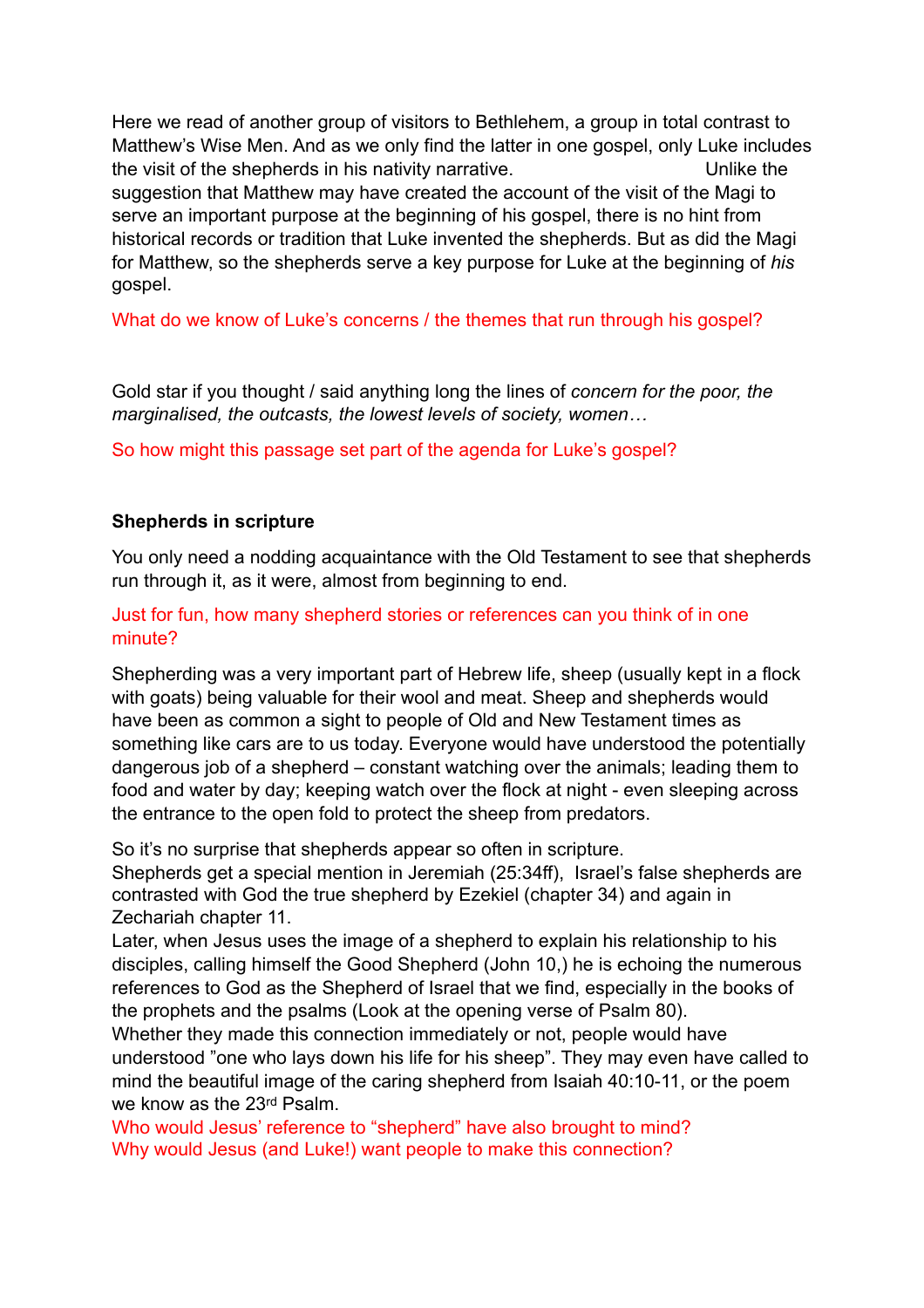So shepherds were a big deal in C1st Palestine life and in Jewish scriptures. Perhaps not surprising then to read of shepherds among the first to visit the Bethlehem baby.

## **Luke's Shepherds**

The fact that they are nameless is not an encouraging start to answering the question 'what do we know about these shepherds?'! We meet them at night, after a typical working day, wandering over the stony hillsides, checking all is well with their flock of sheep. And we leave them returning to the same sheep on the same hillsides sometime later. They are an important part of God's plan, but it is not the men themselves but what happens to them between these times than Luke wants us to focus on.

So let's travel to the hillside – coats on, it will be cold – for the encounter between the angel and the shepherds.

*It really hasn't stopped since Gabriel was sent to Mary. Heaven has been buzzing, with choir practices and angels sent here, there and everywhere at God's bidding. Now it's my turn and I'm off, with a message from God to some random smelly shepherds. Gabriel got Mary, whatshisname got Joseph and I get …shepherds. But it's all part of God's big plan so here I am, looking down on them round their fire. Must remember how frightening we seem to mortals and tell them not to be afraid….* 

*We'd just stoked the fire and were arguing about who would keep the first watch – there were animals around, hungry for our sheep – when, out of nowhere, light! Amazing, blazing, blinding light… all around us. And.. a figure. It was terrifying, even though the figure told us not to be afraid. And then the figure told us – well, you know what was said.* 

*We were standing, mouths open, listening, trying to take it in, when from the light, in the light, through the blaze, we heard voices … voices … more voices…Glory! Peace! The words bounced from hill to hill all around us, holding us up…* 

*How long did this go on? I don't know but when the voices became whispers and the light faded, we were of one mind. We needed to go to find this baby.* 

*'a Saviour, Lord, Messiah…'*  What is the significance of these titles for the baby ?

(It might help to remember that the same first readers would have connected these titles immediately with the Roman Emperor, whose power and authority would have conferred on him almost divine status in the eyes of his citizens, who looked to him for peace…)

*'A baby wrapped in cloth, lying in a manger…'* 

From the beginning God shows us that Jesus will not be Messiah the Jews expect.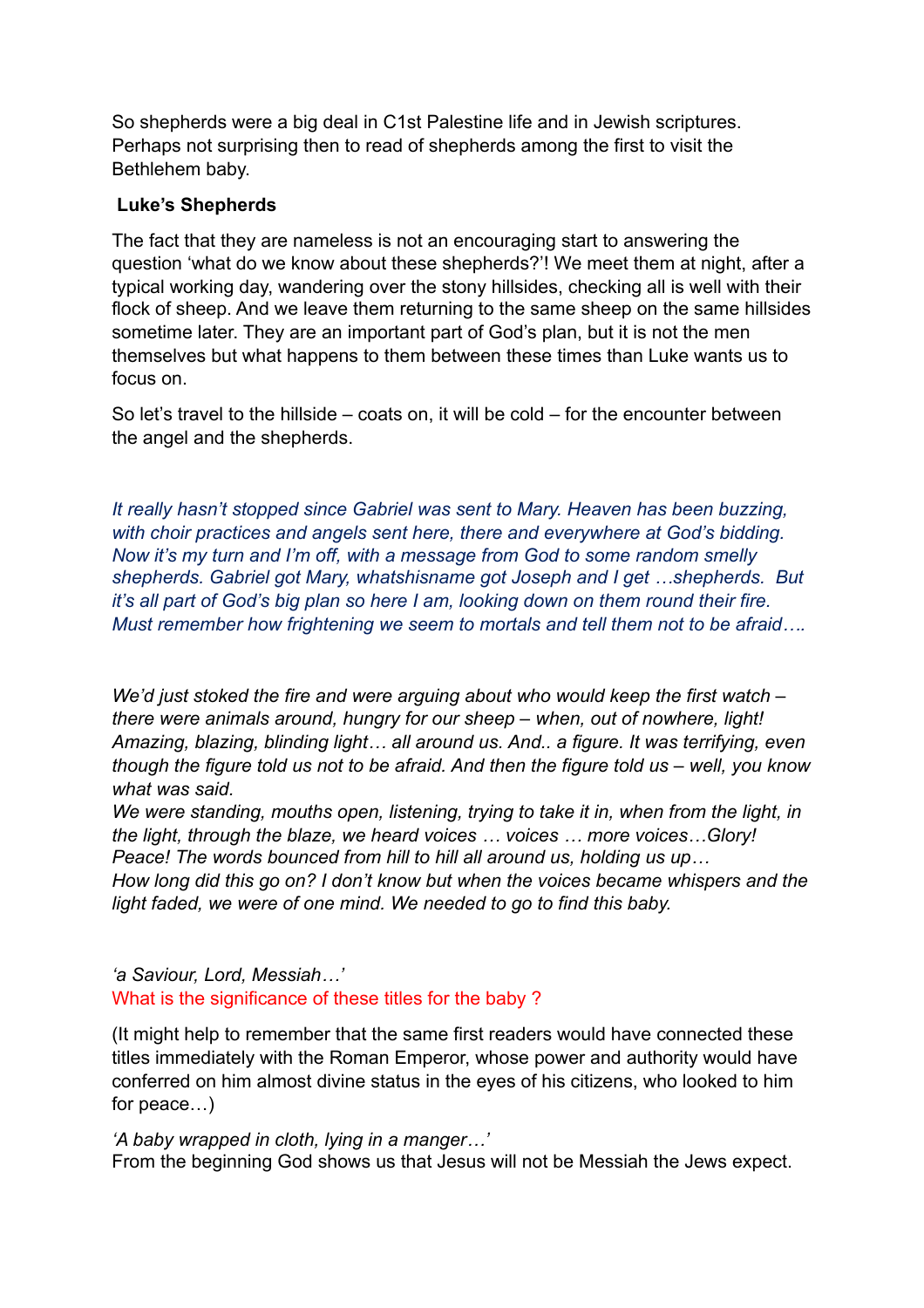What are your expectations of God this Advent? Has God acted as you would have expected in 2020?

And back with the shepherds…

*So we went into the town. Usually it's quiet but there were so many visitors because of the census, people meeting up with relatives they haven't seen for years, we could hear the sound of voices and laughter despite the hour. We found someone to ask about a newborn and went to the house they pointed out* **(See below \* a note about the "inn")** 

*We peered into the place, expecting to see animals with the baby but instead, next to the manger, there was a young girl, clearly the mother, with an older man beside her. What the angel said was true! We stood, in awe. Looking. I tried to take in what we were seeing … but the thought that THIS BABY was our Saviour, Our Lord, Messiah…I haven't got the words. I don't even really know how I felt…* 

*The baby's mother didn't seem that surprised to see us but by way of explanation we told them what had happened. She looked thoughtful but she smiled at us as we left. We needed to go back to the sheep but first we had to tell the householders what had happened under their roof that night.* 

Luke tells us that the shepherds "made known what had been told them about this child and all who heard it were amazed" (v 17 - 18).

Linking the 'making known' to the phrase 'all who heard it' (in one sentence in most translations) may convey the impression of the shepherds taking their story to the people of the town and beyond. But read these verses again, imagining a paragraph break between verses 17 & 18.

Can you think of a reason why Mary and Joseph needed to hear the shepherds' story?

This narrative about the shepherds and the angels, the shepherds and the Holy family is a narrative of revelation. God's plan, that began to be revealed when Gabriel encountered Mary, has reached fruition. Through the nine months of steady revelation – to Joseph, to the Wise Men, to Herod, and now to the shepherds and from them to the world, this baby is now revealed as the one sent from God, the visible and tangible completion of God's plan.

Jesus: Saviour, Lord, Messiah, has been born and is revealed for the world to see.

Is God's revelation in Jesus clear to you this Advent? Do you have the clarity to reveal Jesus to others? If not, what might you do?

*'Shepherds and sheep were as common a sight [then] as cars are today…"*  However we understand scripture as "God inspired/ Spirit breathed" the words we